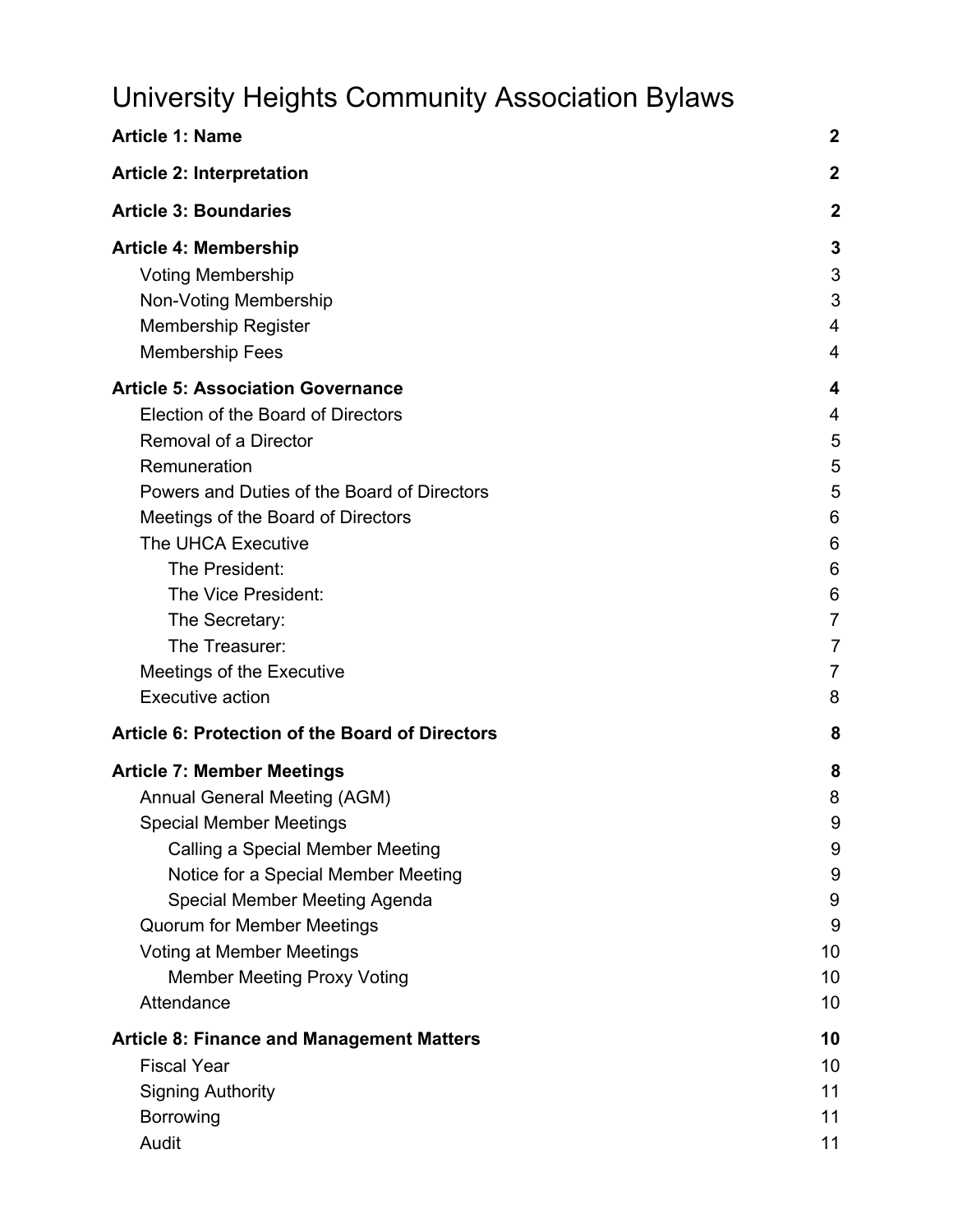| <b>Article 9: Amending Bylaws</b> | $12 \,$ |
|-----------------------------------|---------|
| Liquidation and Dissolution       | 12      |
| <b>Address</b>                    | 12      |
| Corporate Seal                    | 12      |
| <b>Conflict of Interest</b>       | 11      |

# <span id="page-1-0"></span>Article 1: Name

The name of the Association shall be "University Heights Community Association", which may also be known or referred to as "UHCA" or the "Association".

# <span id="page-1-1"></span>Article 2: Interpretation

When interpreting these bylaws, reference shall be made to the Societies Act. The "Act" or "Societies Act" means the Societies Act contained in the Revised Statutes of Alberta, as amended from time to time, or any Act passed in amendment or substitution for it.

"Board" means the Board of Directors of UHCA.

"Director" means a member of the Board of Directors.

"Executive" means the members of the board filling the positions of President, Vice President, Secretary and Treasurer.

"Special Resolution" means:

- (i) a resolution passed (A) at a general meeting of which not less than 21 days' notice specifying the intention to propose the resolution has been duly given, and (B) by the vote of not less than 75% of those members who, if entitled to do so, vote in person or by proxy,
- (ii) a resolution proposed and passed as a special resolution at a general meeting of which less than 21 days' notice has been given, if all the members entitled to attend and vote at the general meeting so agree, or
- (iii) a resolution consented to in writing by all the members who would have been entitled at a general meeting to vote on the resolution in person or by proxy.

# <span id="page-1-2"></span>Article 3: Boundaries

The boundaries of UHCA are the geographical area comprised of that portion of the South Half (S1/2) of Section Thirty (30) in Township Twenty-four (24) of Range One (1), West of the Fifth (5th) Meridian, which lies to the South of 24th Avenue Northwest, and to the North of the Trans Canada Highway, (16th Avenue Northwest), East of 37th Street Northwest, and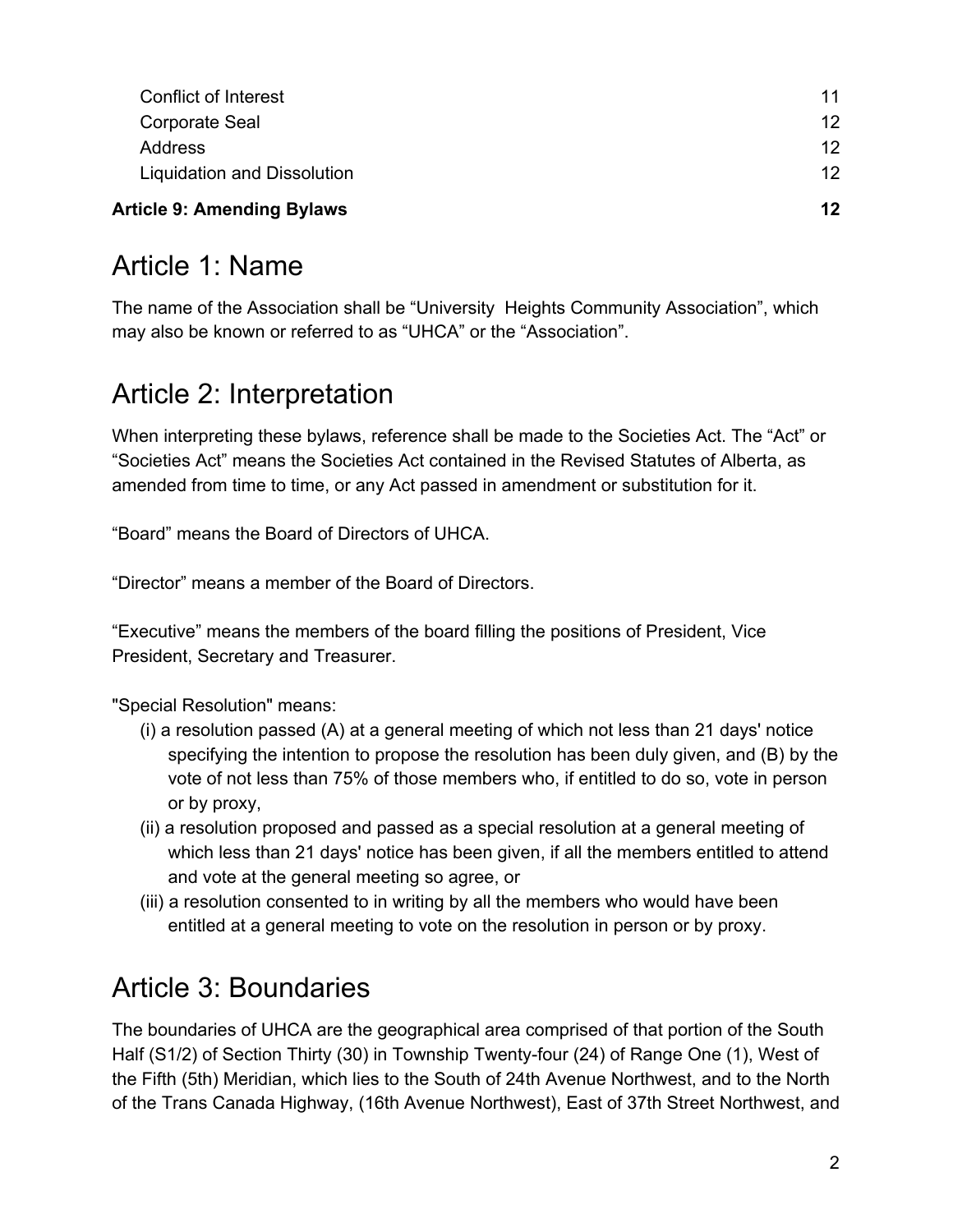on the West of University Drive Northwest; all in the City of Calgary in the Province of Alberta.

# <span id="page-2-0"></span>Article 4: Membership

## <span id="page-2-1"></span>Voting Membership

An individual of Alberta legal voting age ordinarily resident within the UHCA boundaries may become a member with voting privileges upon:

- (a) paying the annual fee prescribed by the Board,
- (b) applying for membership and
- (c) providing information required for registration.

Members of the Association with a voting membership are entitled to:

- (a) attend any Member Meeting of UHCA;
- (b) make motions, speak to motions, or second motions upon being recognized by the Chair of the Meeting;
- (c) vote on any and all matters called by the chair of a Member Meeting;
- (d) inspect the financial records and minutes of UHCA by prior arrangement with the Executive of UHCA.
- (e) waive the annual fee for an individual's non-voting membership by means of a majority of the votes cast at an Annual General Meeting. This waiver can be renewed at subsequent annual general meetings;
- (f) nominate a voting member as a Director at the AGM and serve as an elected Director;
- (g) remove a Director from the Board by means of a majority of the votes cast at a Special Meeting called for that purpose;

## <span id="page-2-2"></span>Non-Voting Membership

An individual of Alberta legal voting age upon:

- (a) paying the annual fee prescribed by the Board,
- (b) applying for membership and
- (c) providing information required for registration.

Members of the Association with a non-voting membership are entitled to:

- (a) attend any General Meeting of UHCA;
- (b) speak at any General Meeting of UHCA upon being recognized by the Chair of the Meeting.

A Voting or Non-Voting Membership is withdrawn when:

(a) a member delivers written resignation notice to the Secretary;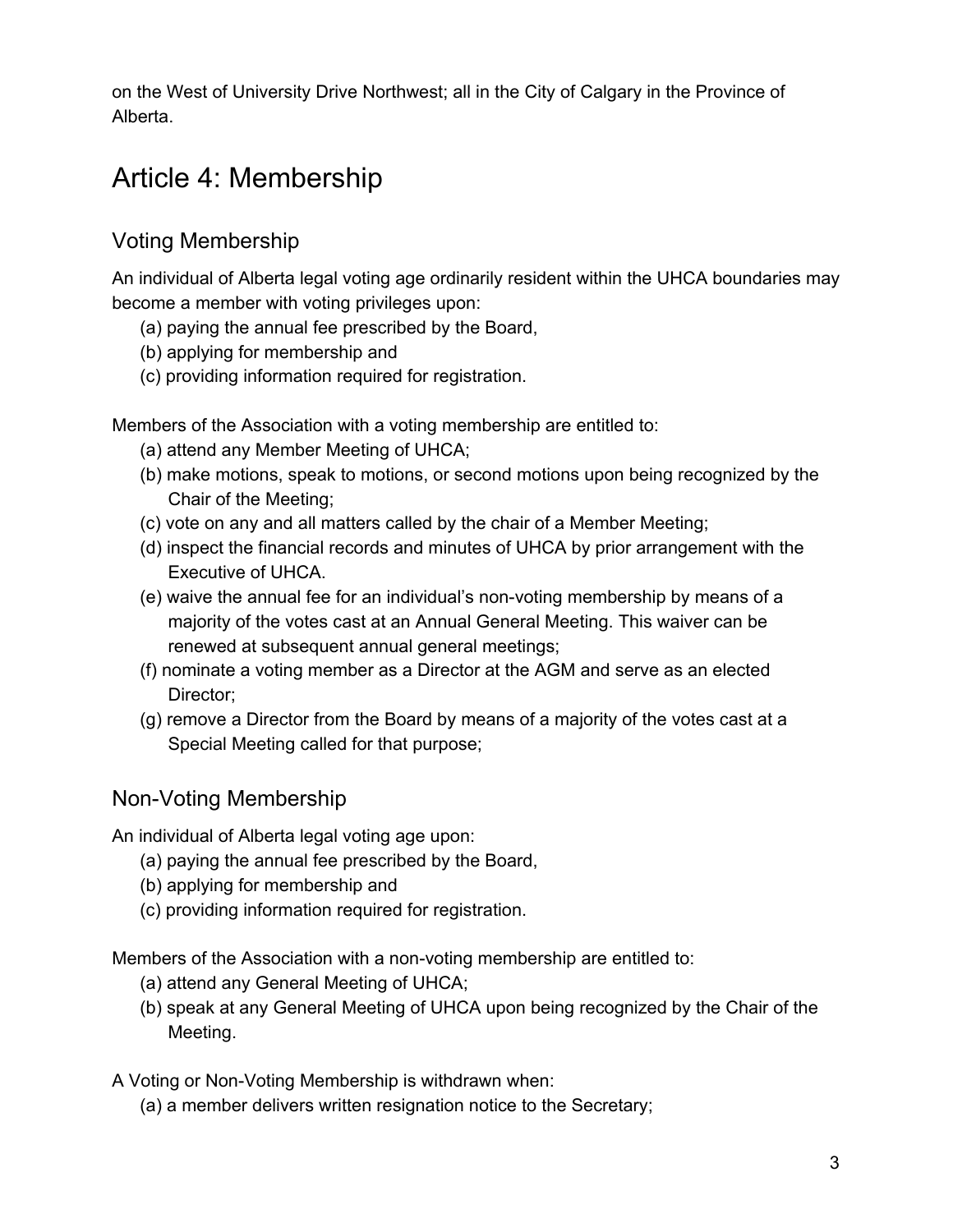(b) the member dies;

- (c) the member fails to pay the membership fee for the current year; or
- (d) the member is expelled from membership by a Special Resolution.
- Expulsion or suspension of a Member The Board may, by a three quarters of the Directors majority vote at a duly called meeting of the Board, expel or suspend, with or without conditions, any Member from membership if: (a) the conduct of the Member is determined by the Board, in its sole discretion, to be improper, unbecoming of, or contrary to the interests or reputation of the Association; or, (b) the Member materially breaches these Bylaws or any policy, rule, or regulation of the Association in effect from time to time.

### <span id="page-3-0"></span>Membership Register

The Board will maintain a register of Members which will identify each Member's: (i) full name; (ii) residential address; (iii) the date upon which the Member joined the Association; (iv) the date upon which the Member ceases to be a Member; (v) the class of the Member's membership and (vi) contact information of such a type as the Board may in its discretion choose to accept for registration purposes.

The register of Members will be used by the Association for its own purposes as managed by the Board, and no individual Member acting in such capacity has any right to inspect or demand a copy of such register or any part of such register, except to the extent required by the Act.

A member of the Association may access personal information about another member of the Association that is contained in the register, or excerpt, for any matter not referred to above **only** if that other member gives consent to that use.

Each Member will be responsible for informing the Board of any change of the Member's information as recorded in the membership register.

### <span id="page-3-1"></span>Membership Fees

The Board shall set the annual membership fees for each category of Member.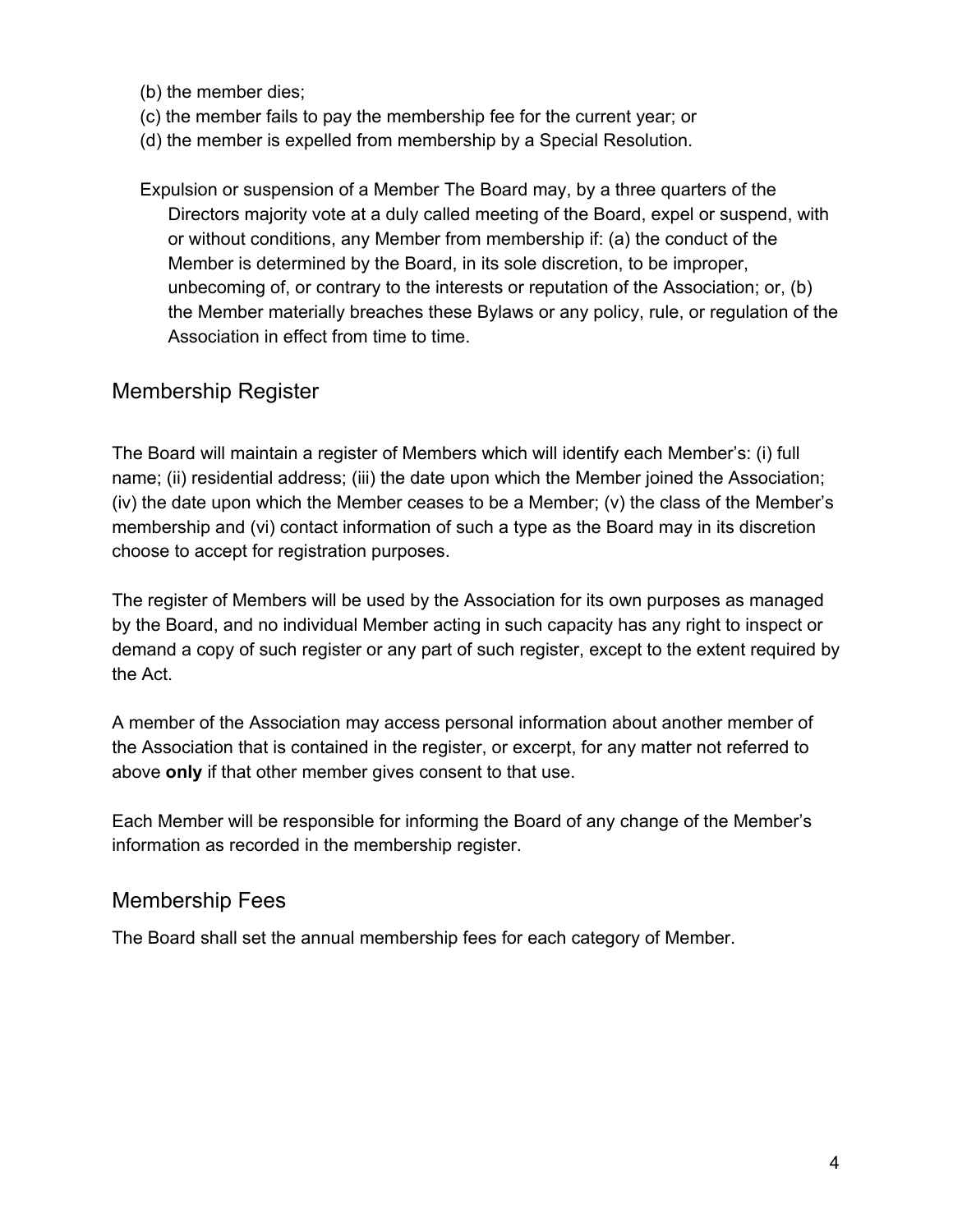# <span id="page-4-0"></span>Article 5: Association Governance

## <span id="page-4-1"></span>Election of the Board of Directors

The Board of Directors shall appoint a nominating committee of three (3) members of the Board of Directors at least one (1) month prior to the Annual General Meeting. This committee shall nominate voting members of the Association as candidates to fill vacancies on the Board of Directors. Directors who have completed their term of office are eligible for re-election if otherwise qualified. Further nominations for the Board may be made from any voting member present at the Annual General Meeting. The Directors shall be a maximum of fifteen (15) in number at all times. A maximum of one-half of the Directors shall be elected annually for a two (2) year term. The number of Directors which shall be elected in the forthcoming year will be determined at the Board meeting prior to the Annual Meeting and if no such determination is made, the number of Directors shall be the same as the number of Directors elected at the last annual meeting.

Directors are elected by a majority of the votes cast at the Annual General Meeting. Note that as specified under the Powers and Duties of the Board of Directors, the Board has the authority to appoint a UHCA Voting Member to fill any vacancy until the next AGM.

### <span id="page-4-2"></span>Removal of a Director

A Director can be removed from the Board by any of the following:

- (a) a Board Member delivers written resignation notice to the Secretary;
- (b) the Board Member dies;
- (c) a unanimous vote of the other Directors; or
- (d) a two-thirds (⅔) majority of the votes cast at a Special Member Meeting called for that purpose.

### <span id="page-4-3"></span>Remuneration

No person will receive any payment for services rendered as a Member, Director, or Executive of the Association; except that nominal out-of-pocket expenses properly incurred in connection with carrying out duties on behalf of the association will be reimbursed.

### <span id="page-4-4"></span>Powers and Duties of the Board of Directors

Except where otherwise limited by the Societies Act the Board of Directors has all the powers of the Association as a whole.

The powers and duties of the Board of Directors include:

(a) promoting the objects of UHCA;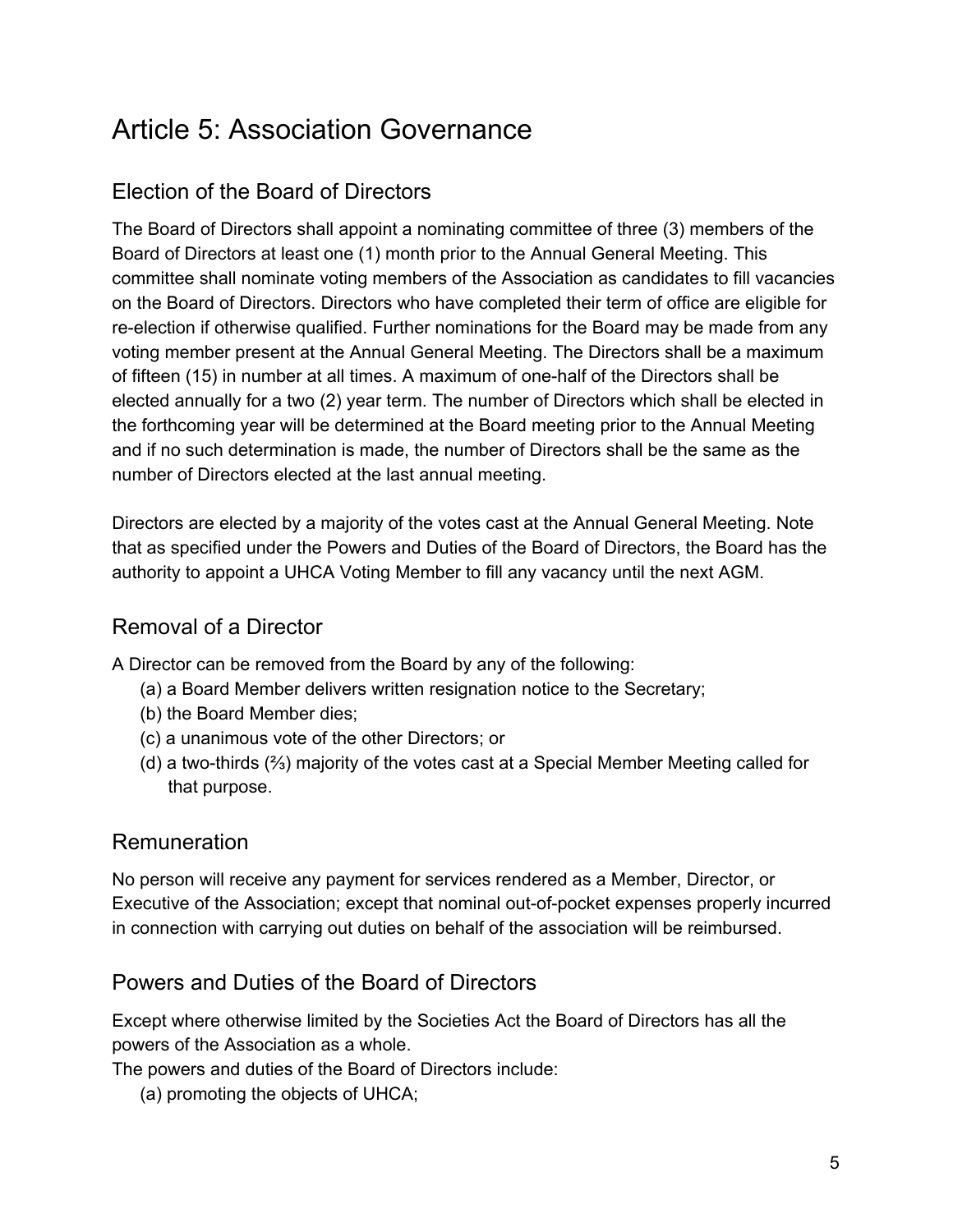- (b) promoting membership in UHCA;
- (c) recommending an annual budget to the AGM;
- (d) fiscal management, including the investment of funds, paying expenses, and operating and managing UHCA; and
- (e) forming and dissolving committees and setting their terms of reference and requirements for reporting to the Board concerning the Committee's activities.
- (f) If there is a vacancy on the Board, the board members may appoint a UHCA Voting Member to fill the vacancy until the next AGM.
- (g) at the first Board meeting following the annual general meeting, the Directors shall elect from their number the Executive Members of the Board of Directors who shall constitute the Executive for the forthcoming year. Any vacancy occurring in the Executive during the year shall be elected by the Directors from their number unless no such Director wishes to fill the vacancy in the Executive, in which case the Directors may invite a member in good standing to serve on the Executive for the forthcoming year.
- (h) convening an annual general meeting of the UHCA at least once every year.

### <span id="page-5-0"></span>Meetings of the Board of Directors

The Board shall meet no less than three (3) times in each year and at the direction of the President.

Meetings of the Board may be called at any time by the Secretary upon the instructions of the President, with a minimum of three (3) days notice prior to the date of such meeting.

Meetings may be held without notice if a quorum of the Board is present, provided, however, that any business transactions at such a meeting shall be ratified at the next regularly called meeting of the Board; otherwise they shall be null and void.

The quorum necessary for the transaction of business at a meeting of the Board may be fixed by the Board and unless so fixed shall be one-half (1/2) of the Board.

Questions arising at any meeting of the Board shall be decided by a majority of the votes cast. All votes at any such meeting shall be taken by ballot if so demanded by any Director present, but if no demand is made, the vote shall be taken in the usual way by assent or dissent. In the case of a tied vote, the motion fails.

### <span id="page-5-1"></span>The UHCA Executive

<span id="page-5-2"></span>The UHCA Executive positions and duties follow:

#### **The President:**

(a) supervises, coordinates, and mediates the business of the Board;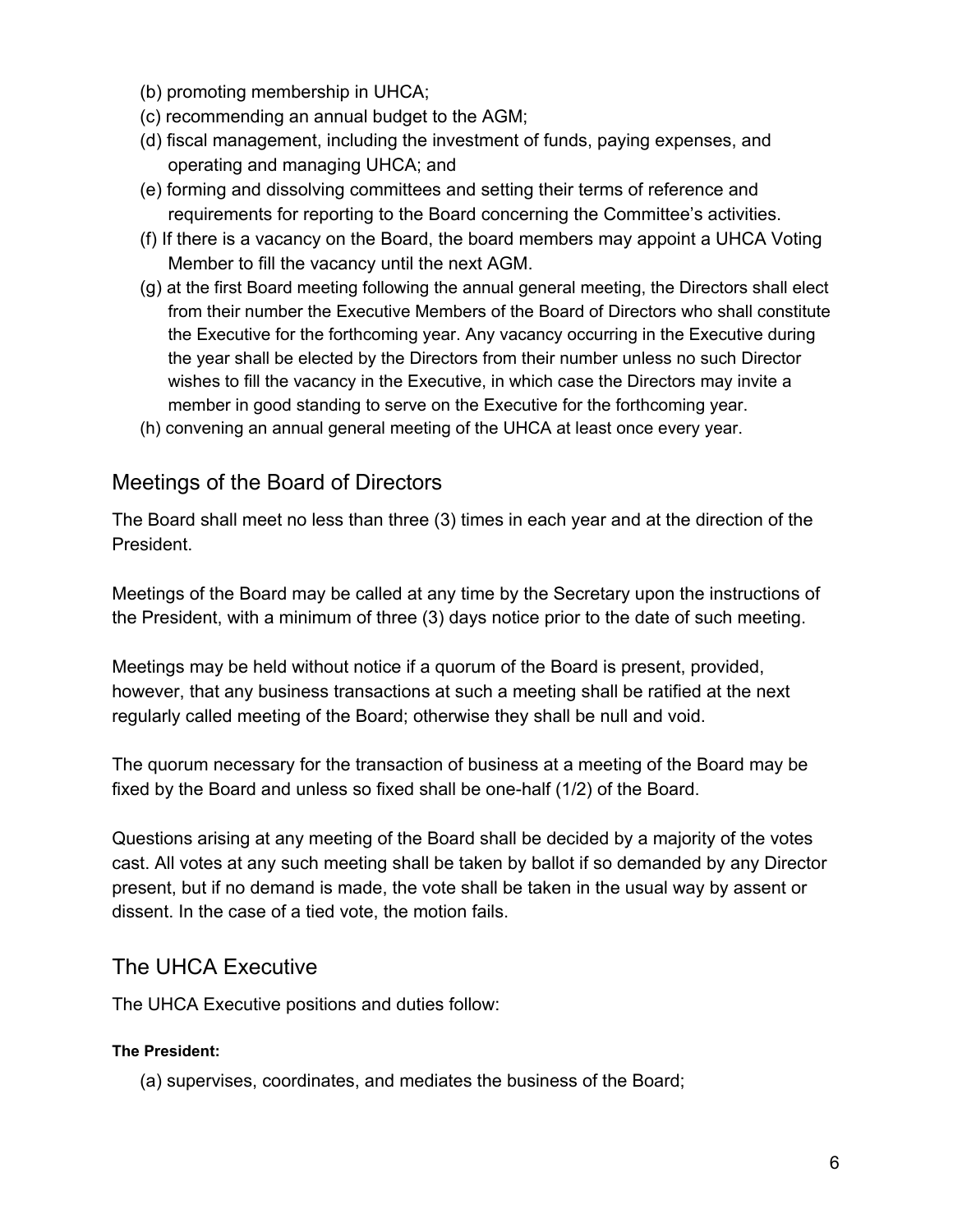- (b) chairs all meetings of the Board, the Executive Committee and UHCA, when present and able to do so;
- (c) is the spokesperson for UHCA;
- (d) is an ex-officio member of all Committees; and
- (e) carries out other duties as assigned by the Board.

#### <span id="page-6-0"></span>**The Vice President:**

- (a) chairs any meetings if the President is absent or unable to preside;
- (b) substitutes for the President at any function when requested to do so by the President;
- (c) ensures that any policies of insurance required by the Board are maintained in full force; and
- (d) carries out other duties as assigned by the Board.

#### <span id="page-6-1"></span>**The Secretary:**

- (a) records and retains accurate minutes of all meetings of the UHCA, the Board, and the Executive Committee, and distributes copies of the same to Board members. If unable to attend a meeting the Secretary endeavors to identify a replacement to record minutes of that meeting;
- (b) makes sure that an accurate Member Register is kept for all Members of the UHCA;
- (c) is in charge of maintaining the Board's correspondence;
- (d) maintains all documents required by the Societies Act
- (e) ensures that the required notices to the Members of the AGM and Special General Meeting are properly made; and are filed in a timely fashion;
- (f) carries out other duties as assigned by the Board.
- (g) forward required reports to the Registrar of Companies

#### <span id="page-6-2"></span>**The Treasurer:**

- (a) makes sure all funds paid to UHCA are deposited in a financial institution approved by the Board;
- (b) makes sure a detailed account of revenues and expenses is presented to the Board at its meetings;
- (c) makes sure an audited statement of the financial position of UHCA is prepared and presented to the AGM; and
- (d) carries out other duties as assigned by the Board.

### <span id="page-6-3"></span>Meetings of the Executive

Meetings of the Executive may be called at any time by the President, due notice of which shall be made to the other Executive members at least twenty-four (24) hours prior to such meeting.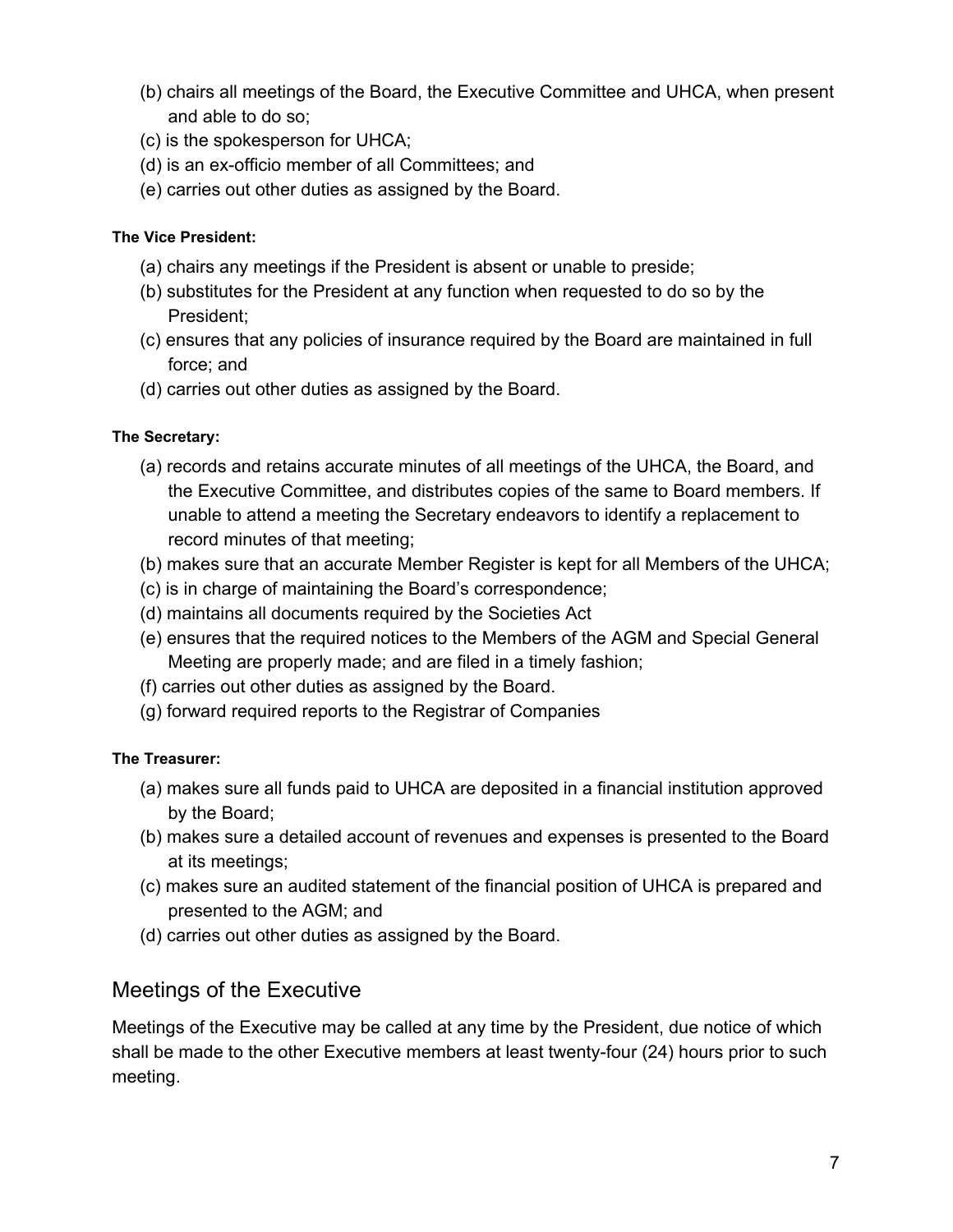The quorum necessary for the transaction of business at a meeting of the Executive may be fixed by the Executive, and unless so fixed shall be one-half (1/2) of the Executive. Meetings. may be held without notice if a quorum of the Executive is present, provided, however, that any resolutions at such a meeting shall be ratified at the next regularly called meeting of the Executive; otherwise they shall be null and void.

Questions arising at any Executive meeting shall be decided by a majority of the votes cast. All votes at any such meeting shall be taken by ballot if so demanded by any Executive member present, but if no demand is made, the vote shall be taken in the usual way by assent or dissent. In the case of a tied vote, the motion is defeated.

## <span id="page-7-0"></span>Executive action

If any matter arises for which it is not reasonable for the Association to wait for a decision by a Board resolution at a properly called Board meeting, and if the decision cannot for reasons of practicality or expediency be made via a unanimous resolution of the Board in writing without the need to hold a meeting, then such a decision can be made instead by the Executive members of the Board. In any such case the decision made by the Executive members must be placed before the whole Board at the next scheduled Board meeting to be ratified, revised, negated, or merely noted as the case may be.

# <span id="page-7-1"></span>Article 6: Protection of the Board of Directors

Each Director (whether an Executive member or not) holds office with protection from the association. The association indemnifies each Director against all costs or charges that result from any act done in his role as a Director. The association does not protect or indemnify any Director for acts of fraud, dishonesty, or bad faith.

No Director (whether an Executive member or not) is liable for the acts or omissions of any other Director, Executive member, or employee. No Director is responsible or liable for any loss or damage due to the bankruptcy, insolvency, or wrongful act of any person, firm or corporation dealing with UHCA.

No Director (whether an Executive member or not) is liable for any loss or damage due to an oversight or error in judgment, or by an act or omission in his role as Director, unless the act or omission is due to fraud, dishonesty, or bad faith.

Directors (whether an Executive member or not) can rely on the accuracy of any statement or report prepared by the auditor for the association. Directors are not liable for any loss or damage as a result of relying upon that statement or report.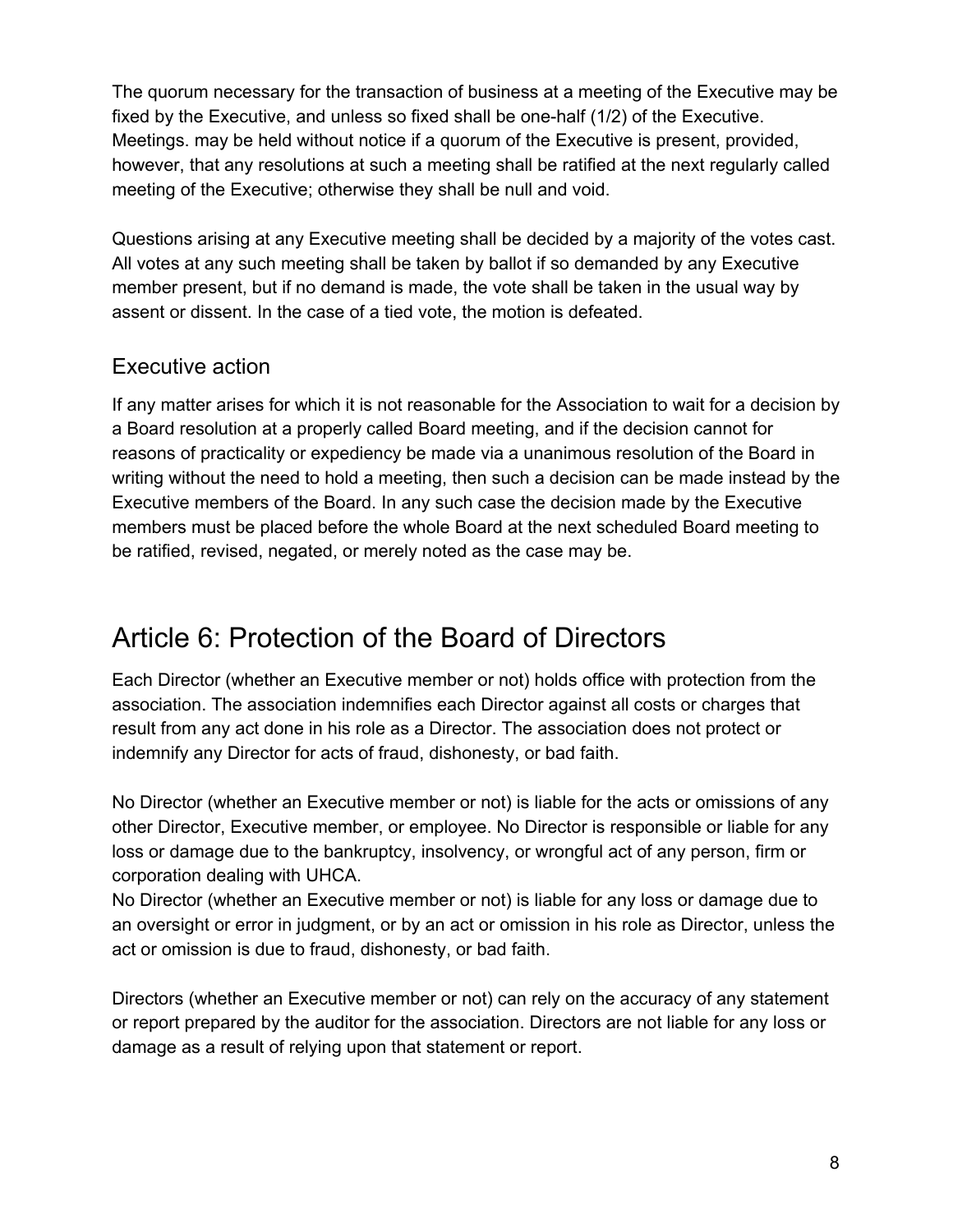# <span id="page-8-0"></span>Article 7: Member Meetings

<span id="page-8-1"></span>Members meet at an Annual General Meeting or in Special Meetings.

## Annual General Meeting (AGM)

The association shall annually hold an annual general meeting on or before the 30th of April, with at least 21 days advance notice of the AGM communicated by placing a notice stating the place, date, and time of the AGM in each of the following locations:

- (a) at a main entrance to the community; and
- (b) at one other location set by the Board, (e.g. the community's website).

The annual general meeting addresses the following agenda:

- (a) declaration of a quorum;
- (b) approval of agenda;
- (c) adopting the Minutes of the last AGM and any General Meeting(s) of the voting members held since the last AGM;
- (d) receiving Board Member reports;
- (e) financial statements review (including approval of the next budget);
- (f) appointing auditor(s);
- (g) Director elections; and
- (h) other business that may properly come before the AGM, having been placed on the Agenda before the start of the AGM. Items may not be added to the agenda of the AGM within seven (7) days of the meeting.

## <span id="page-8-2"></span>Special Member Meetings

#### <span id="page-8-3"></span>**Calling a Special Member Meeting**

A Special General Meeting may be called at any time:

(a) by a resolution of the Board; or

(b) on the written request of at least 3 board members or at least 15 voting members. The request must:

- (i) be directed to the President;
- (ii) state the reason for the Special General Meeting; and
- (iii) set out the motion(s) intended to be submitted to the meeting.

#### <span id="page-8-4"></span>**Notice for a Special Member Meeting**

The Secretary shall provide notice of a Special General Meeting in the same manner as for an AGM. In addition, the matter to be brought forward at the meeting shall be communicated to members.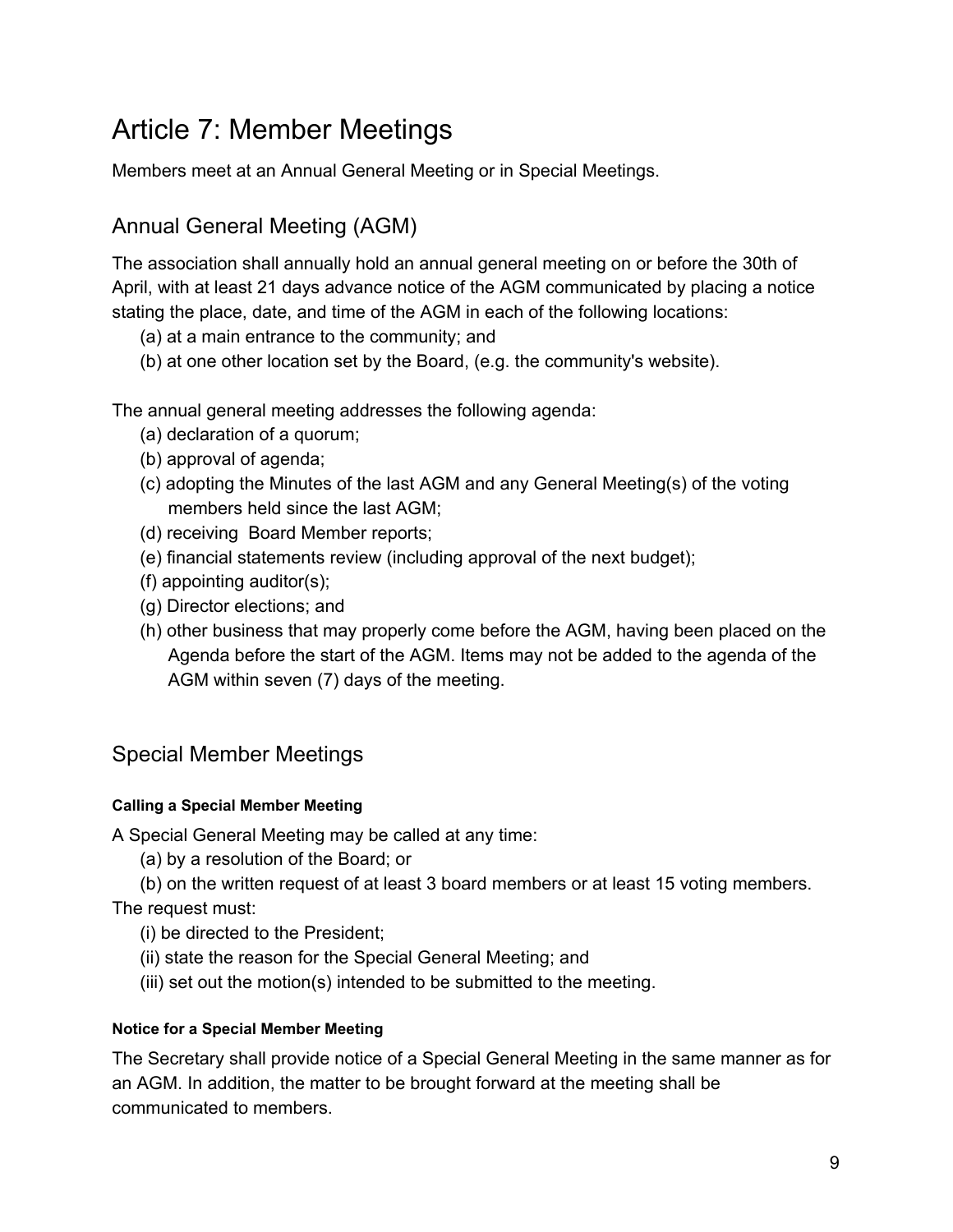#### <span id="page-9-0"></span>**Special Member Meeting Agenda**

Only the matter(s) set out in the notice for the Special General Meeting may be considered at the Special General Meeting.

### <span id="page-9-1"></span>Quorum for Member Meetings

A quorum for annual general meetings and special member meetings is 15 Voting Members except if there are fewer than 30 Voting Members of the association then quorum will be at least 50% of the Voting Members. Voting members may be either present or represented by proxy.

If a quorum is present at the start of a meeting but ceases to be present after the meeting has started, the meeting may continue as if a quorum were still present.

If a quorum is not present within thirty (30) minutes of the start of a meeting the chair of the meeting may adjourn the meeting to a time and place announced at the meeting, and in that case only a reasonable effort need be made to notify those Members not present of the time and place to which the meeting is adjourned. If a quorum is again not present at the start of the reconvened meeting, then the meeting may proceed as if a quorum were then present.

### <span id="page-9-2"></span>Voting at Member Meetings

A show of hands decides every vote at any Member Meeting, unless at least three (3) Voting Members request a written ballot, in which case written ballots shall be used. If there is a tie vote, the motion is defeated. In calculating the number of votes, abstentions shall not be included, unless the abstentions form the majority of the votes cast, in which case the motion is defeated.

#### <span id="page-9-3"></span>**Member Meeting Proxy Voting**

Every voting member may appoint a proxy holder, or one or more alternate proxy holders, to attend, act and vote at a member meeting in the manner and to the extent authorized and with the authority conferred by the proxy. A proxy shall be executed in writing. A person appointed proxy holder must be a UHCA member. A proxy shall cease to be effective immediately following the termination of the meeting (or any adjournment thereof) for which it was granted and in any event, no proxy shall be valid after the expiration of twelve (12) months from the date of its execution. A proxy shall be acted upon only if it has been received by the Secretary or the person presiding at the meeting or any adjournment thereof prior to the time of voting. A member may revoke a previously executed and otherwise valid proxy by providing written notice to this effect to the Secretary or person presiding at the meeting or any adjournment thereof, prior to the time of voting.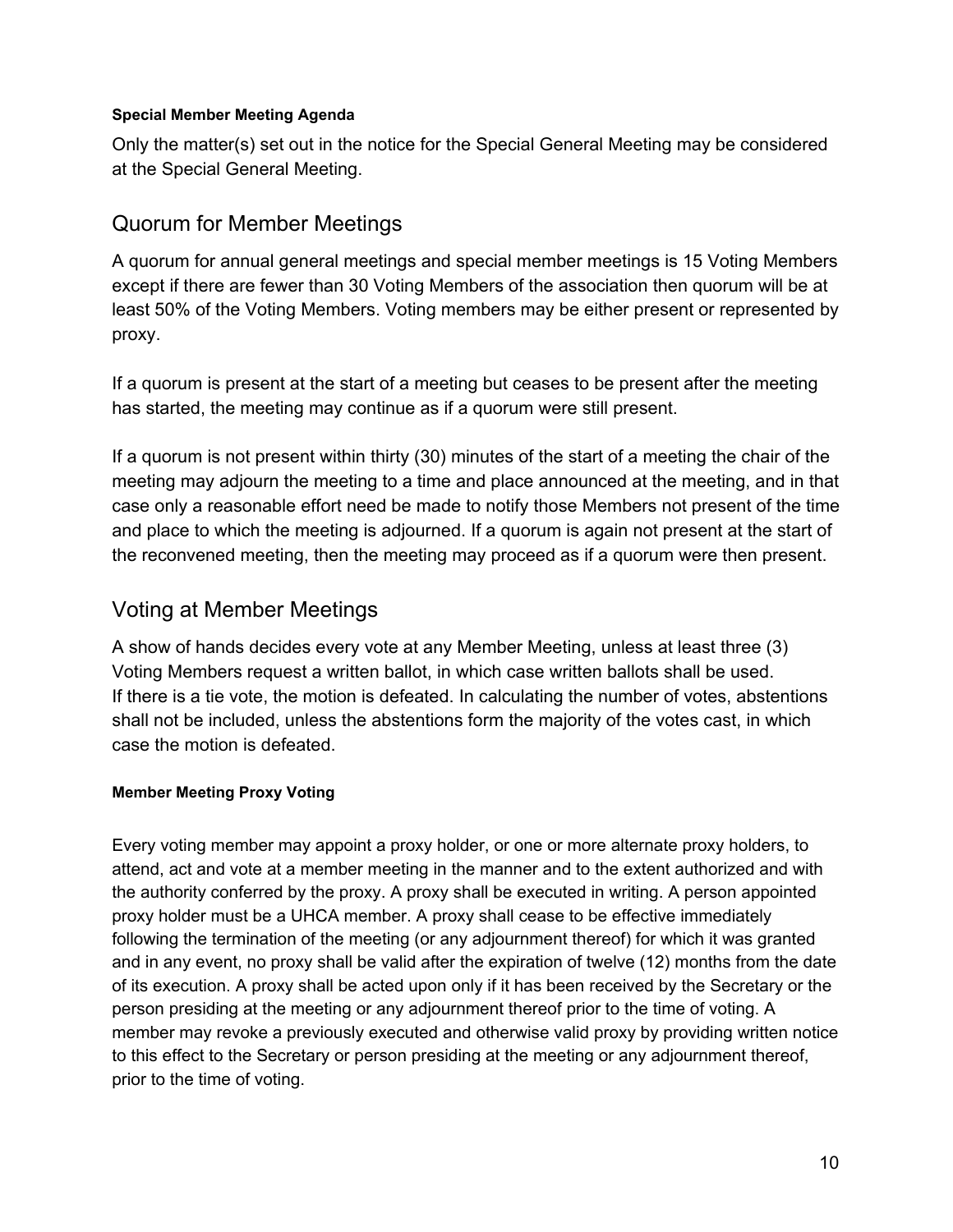## <span id="page-10-0"></span>**Attendance**

Member meetings of the UHCA are open only to Members and guests invited by a member of the Board of Directors.

# <span id="page-10-1"></span>Article 8: Finance and Management Matters

### <span id="page-10-2"></span>Fiscal Year

<span id="page-10-3"></span>December 31st each year shall be the end of the fiscal year of the Association.

### Signing Authority

The association shall maintain a financial institution account and all expenditures shall be by financial instrument. All financial instruments issued by the association shall be signed by any two of the Association's executive members [neither of which is receiving the payment].

The President or the Vice-President plus one other Board Member, will have authority to execute all agreements, documents, and other instruments, with or without the corporate seal of the Association, on behalf of the Association.

### <span id="page-10-4"></span>Borrowing

The board of directors may borrow or raise funds to meet its objectives or carry on operations. The Board decides the amounts and ways to raise money, including giving or granting security.

### <span id="page-10-5"></span>Audit

There must be an audit of the association's financial records at least once each year. The audit shall be conducted by (1) a qualified accountant OR (2) by two members of the Association (excluding the Treasurer) approved for that purpose at the annual general meeting. At each AGM, the Treasurer shall present the audited financial statements of the previous fiscal year for review by the Members.

### <span id="page-10-6"></span>Conflict of Interest

A Board Member will disclose to the other board members, either separately in writing or else by requesting an entry in the minutes of a meeting, the nature and extent of any interest that the Board Member has in a material contract or material transaction, whether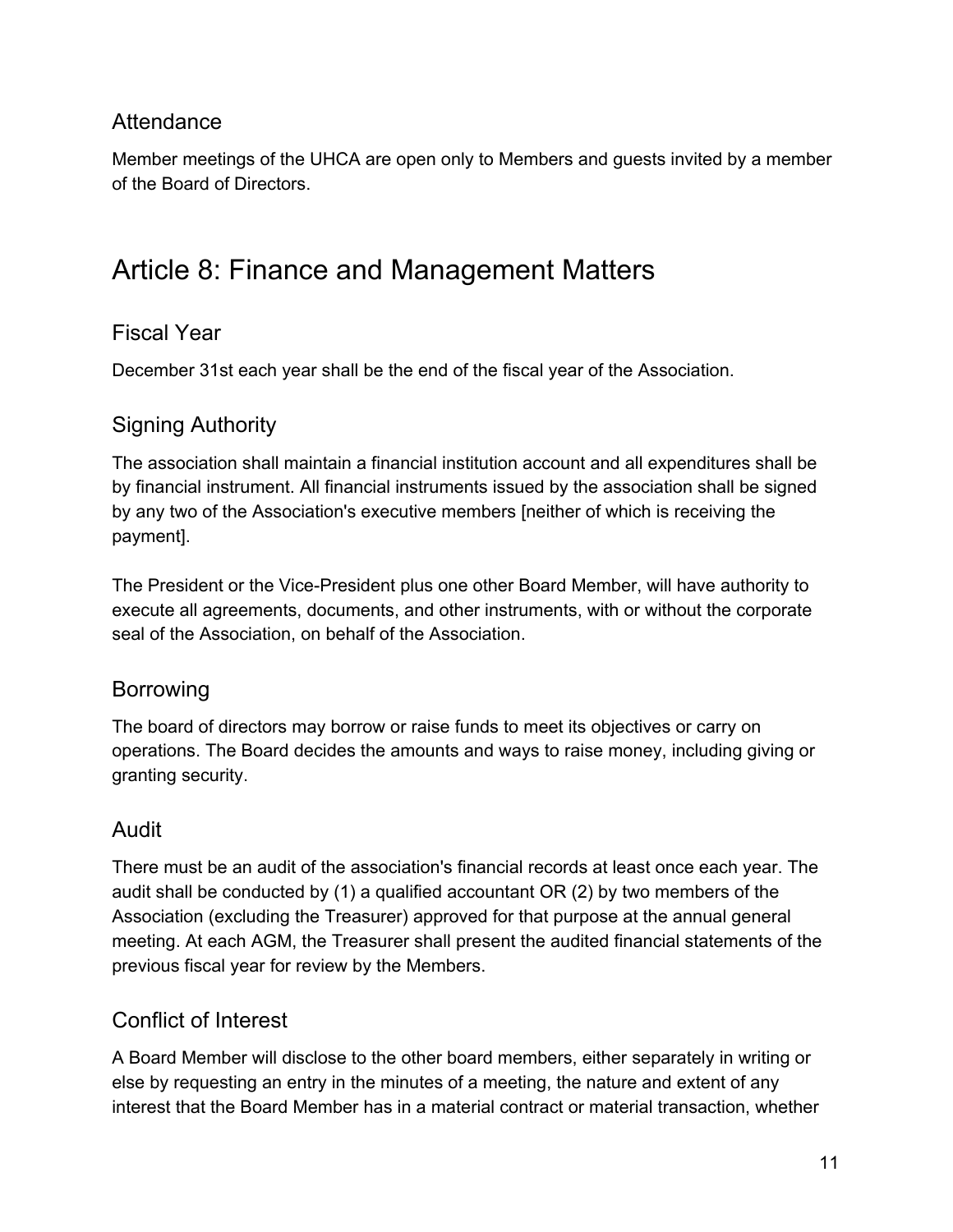made or proposed, with the Association if the Board Member: (i) is a party to the contract or transaction; (ii) is a director or an individual acting in a similar capacity of a party to the contract or transaction; or, (iii) has a direct or indirect material interest in a party to the contract or transaction.

The disclosure will be made: (i) at the meeting at which a proposed contract or transaction is first considered; (ii) if the Board Member was not, at the time of the meeting interested in the proposed contract or transaction, then at the first meeting after the Board Member becomes so interested; (iii) if the Board Member becomes interested after a contract or transaction is made, at the first meeting after the Board Member becomes so interested; or, (iv) if an individual who is interested in a contract or transaction later becomes a Board Member, at the first meeting after the individual becomes a Board Member.

If a material contract or material transaction, whether entered into or proposed, is one that, in the ordinary course of the Association's activities, would not require approval by the Board Members, then a Board Member will immediately after becoming aware of the contract or transaction, disclose either separately in writing to the Board or by requesting an entry in the minutes of a meeting, the nature and extent of such Board Member's interest.

A Board Member required to disclose a conflict of interest: (i) will not vote on any resolution to approve the contract or transaction unless the contract or transaction is for an indemnity or insurance to reasonably protect the Director; and, (ii) will not unduly attempt to influence the outcome of the vote on any resolution to approve the contract or transaction.

## <span id="page-11-0"></span>Corporate Seal

The corporate seal for the Association will be kept by the secretary of the Board or by such other person as may be designated from time to time by the Board.

### <span id="page-11-1"></span>Address

<span id="page-11-2"></span>The Association will have a registered office as determined by the Board from time to time.

### Liquidation and Dissolution

Upon the dissolution of the association and after the payment of all debts and liabilities in accordance with the provisions of the Societies Act, any remaining assets of the Association will be distributed to the City of Calgary. In no event will any Member receive any funds or assets of the Association upon dissolution.